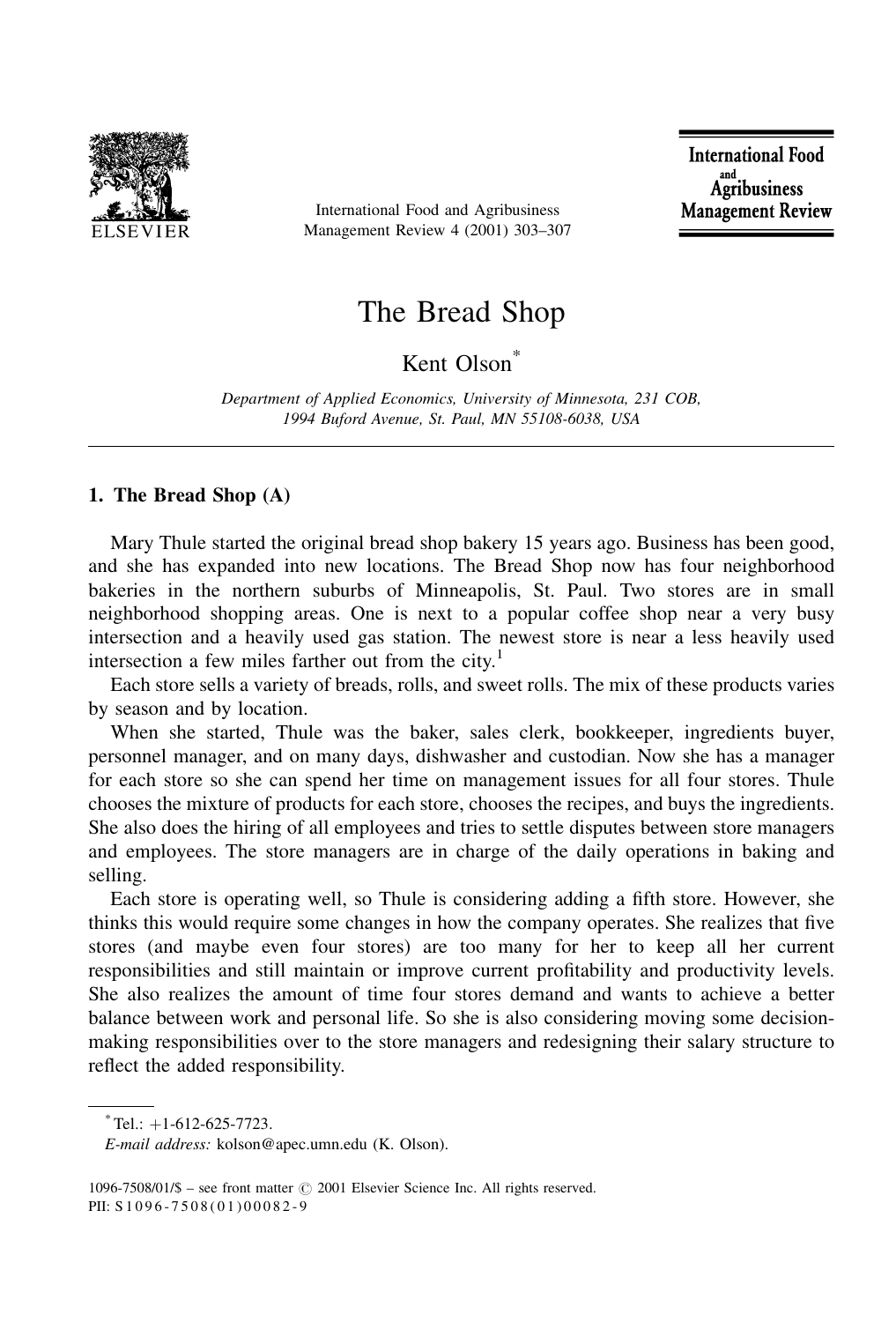304 K. Olson/International Food and Agribusiness Management Review 4 (2001) 303-307

Currently, the store managers' salaries are set at individual annual meetings with Thule. At these meetings, they discuss the store's performance in terms of sales, profits, various efficiency measures, employee turnover, and customer satisfaction. (Customer satisfaction is measured by customer comments, but there is no formal survey of customers.)

Thule has always tried to set the managers' salaries according to store performance, but there has not been a predefined set of rules to measure performance or to compare the different measures of performance. The emphasis changes every year, she realizes, so Thule wonders if she is getting the results she wants. She has discussed this with each of the four managers, and they have agreed to the basic idea of splitting their salaries into a base salary and a variable amount which will depend on their store's performance. But they also want to help set the rules on performance evaluation, to know these rules at the beginning of the year, and to be able to expect a higher income due to increased responsibilities.

In the current annual review process, Thule uses a standard profit and loss (P&L) statement. Sales are listed in three categories: bread, rolls, and sweet rolls. Expenses are listed as: flour, other ingredients, packaging, salaries, hourly wages, utilities, building rent, equipment repair and maintenance, advertising, office supplies and postage, and miscellaneous. A proxy for the number of visitors to the stores is available from a counter installed on the front door. The square footage of each store is also available—both sales area and kitchen area.

As might be expected, the four store managers have different ideas of how to measure performance and thus be rewarded. Two managers, who have high-traffic stores, are ready and eager to move to profitsharing as a large percentage, provided they receive a lot of freedom in choosing local products and procedures. A third manager has always done well with efficiency—both physical and financial measures. She wants performance measures more in those terms. She also is more conservative and wants a higher base salary. The fourth and newest manager runs the newest and smallest store. He wants to be rewarded on growth.

The end of the year is next month, and Thule would like to have the new organization set for the new year. She thinks she should have the same pay rules for all four managers and any future manager. But her four managers cannot agree. The closeness of the end of the year makes her want to develop a policy soon. She likes efficiency and sales volume, but she also likes profitability. As she starts to write the new salary rules, she realizes she first has to choose her main goal as the owner. Then she has to decide how to measure progress towards that goal and how to measure and reward the store manager's achievements in helping her achieve that goal.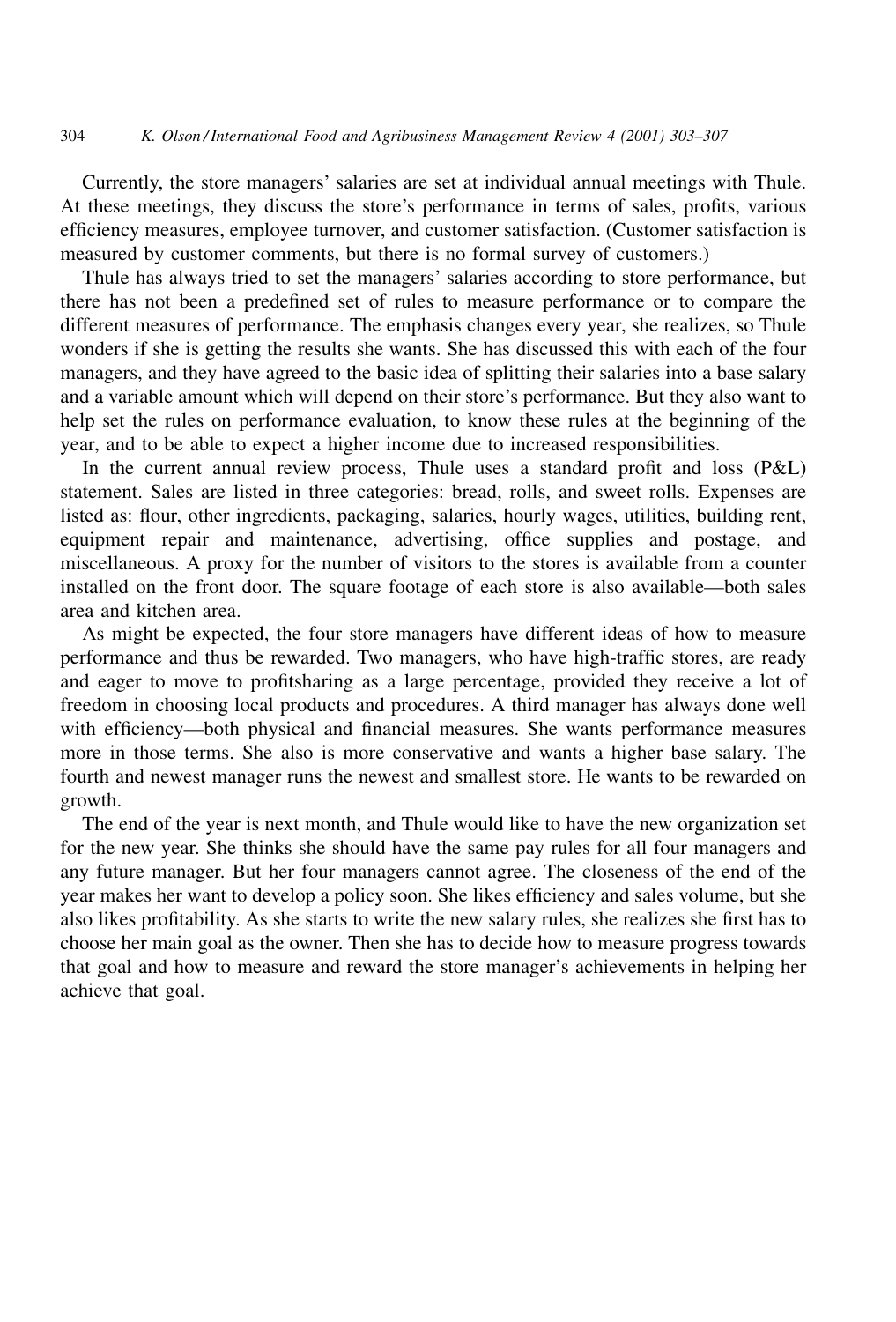#### 2. The Bread Shop (B)

"I don't like it! I hate it!" Margaret Rubini glared at Mary Thule and, with even more anger in her voice, continued. "My salary is lower now than it was under the old system. You said this would allow me to work harder and make more money". Rubini's fist again hit the table between them, and she yelled, "I am working harder and making less! You lied to me! If you don't raise my salary, I am quitting!"<sup>2</sup>

Mary Thule sat quietly, thinking of what she should say. Thoughts raced through her head. She was taken back by the ferocity of her manager's hatred of the new salary system, a new system based on store profits. Where had she gone wrong? Starting her first store years ago had been so much fun. Now, as she was trying to start a fifth store, the fun seemed far away. Six months ago, she thought the new salary system would improve both manager morale and company profits. After less than 5 months on the new system, Rubini had come to her home early one evening to express her anger.

Thule was the founder, sole owner, and overall manager of The Bread Shop, a small company with four neighborhood bakeries in the northern suburbs of Minneapolis, St. Paul. After considerable thought and discussion with her managers, she had announced the new system to her four store managers 6 months ago and promised she would review their salaries and the calculation rules after 6 months on the new system. The old system provided a fixed annual salary to each manager which was set at an annual review with Thule. Under the new system, managers' salaries included a base salary plus a percentage of their store's earnings before interest and taxes (EBIT). She had set the base salary at 50% of the average of all four managers' salaries. Each manager had agreed to the new plan.

She had thought that equalizing the base salaries would provide an equal cushion and that a percentage of EBIT would provide enough incentive for each to improve the operation of their own store. She had chosen EBIT because it was closest to her own objectives, was an easily calculated and visible number, was something each manager could control to a fair degree, and would not hurt the managers for differences in her financing decisions between stores.

Thule had shown each manager how their salaries would be better under the new system if the profits were to grow at their store. She had also given them control over the mix of products sold in their stores, the freedom to add new products, the ability to order ingredients separately, and the hire and fire responsibilities for the employees in their stores. Thule had made sure that each manager knew they would benefit if their store did well and that they would not be hurt if the other stores stumbled.

Chuck Anderson, the newest of the four managers, and Rubini had at first liked the fact that their base salaries were higher than 50% of their "old" salary. The other two managers had grumbled at first but also had been the most eager of the four to have more freedom and control in their own stores.

Thule had seen changes in the salaries in the first few month. The top two managers had accepted the challenge, so to speak, and seemed to thrive in their new found freedom. Their salaries improved rapidly. They had been the better managers before, and Thule had tried to reward them in their annual salary adjustments. Under the new system, they apparently realized what was required to raise EBIT in their stores and were making decisions to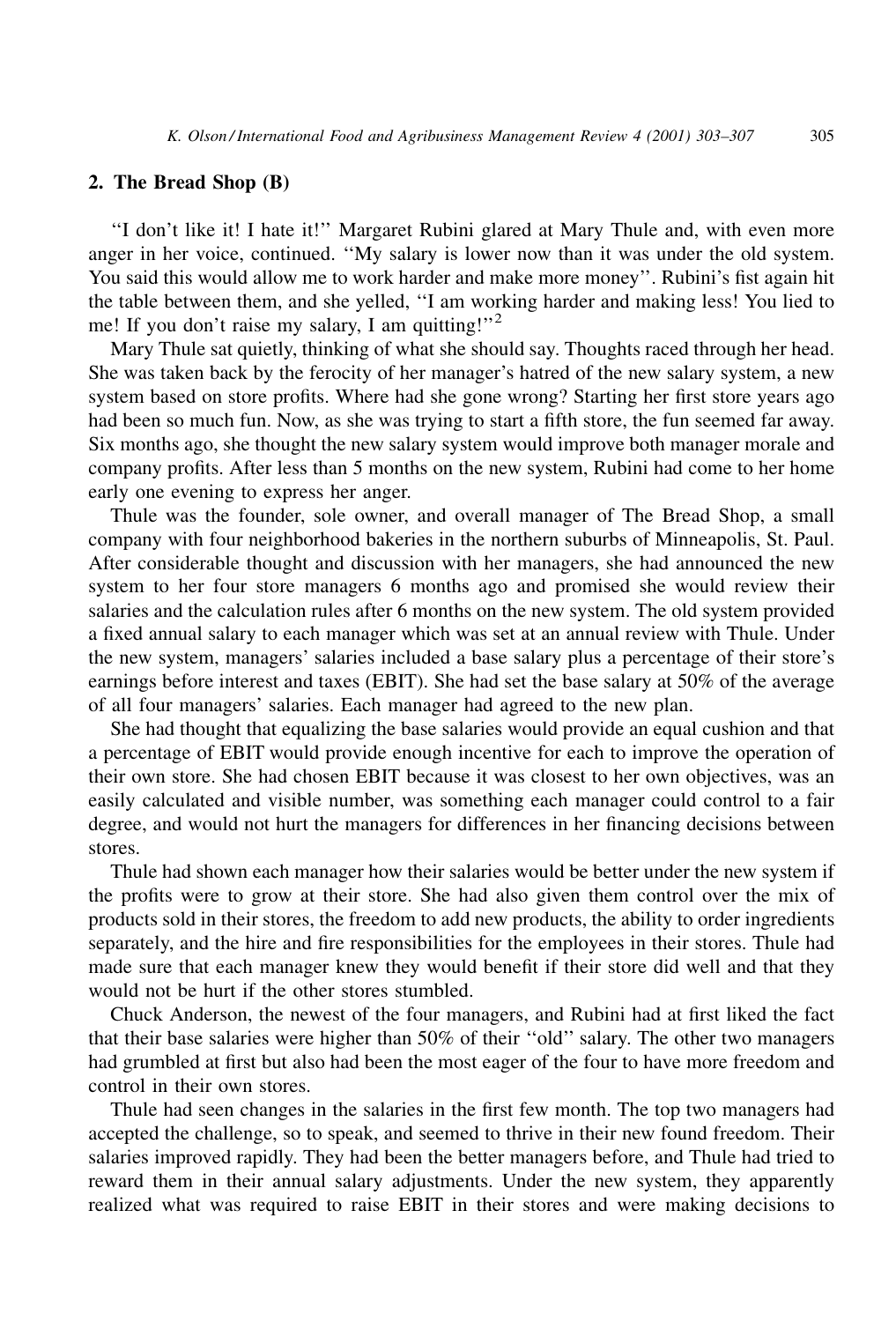306 K. Olson/International Food and Agribusiness Management Review 4 (2001) 303-307

improve it. Customer comments were still favorable in these stores, but she had heard a few more negative comments in Rubini's and Anderson's stores.

The trouble started with Rubini once she had calculated backwards and realized that she had been making less than the other two seasoned managers under the old system. Anderson had made less than the other three before the new plan. Anderson had expected and accepted that difference, but Rubini thought her salary should be closer to the other two managers.

Rubini had always been a very good manager of the bakery from the viewpoint of an efficient kitchen. Her operating measures were great, but her profit rates were not as good as the other two experienced managers. Rubini seem to lack some of the retail knack and entrepreneurial zeal that the top managers had, so Thule had not rewarded her as well at annual salary review time as she had the other top two managers. Since these review meetings were private between Thule and each manager, Rubini had not realized that the other two were making much more than she was even though all three women had worked for Thule for about the same number of years.

These thoughts had raced through her mind and Thule suddenly realized that she needed to say something quick. "Well, Margaret, I thank you for coming over to talk. I have always appreciated your abilities and would not want to lose you without a chance to rectify the problem. I am glad you wanted to talk first rather than just leave. Thank you. That reminds me again of how lucky I am to have you as an employee".

"I have seen the salaries each month and realized that yours was slipping lower. As we discussed 6 months ago before we started this new salary system, I don't know if I have the right procedures. I said we'd look at them after 6 months on the new systems. But, I will start a review of it tonight. That's earlier than I said but you have pointed out the need. If there is a problem, I will make it right and go back to the beginning of the year to do so. That's my promise, and after all these years together, you know I keep a promise".

"Well", said a much more subdued Rubini; her anger had subsided just by letting it out. "I was just getting so mad, I had to do something. I too have liked working for you and don't want to quit. But if this new system means I have to work harder just to keep my old salary, I will look for another job".

After some more discussion and eventually small talk, Margaret Rubini left Thule's home with a small smile on her face. Mary Thule, although she had a smile forced on her face, had a troubled mind as only a manager and owner can know. She was not lying when she said she would start the review tonight. The problem now had a life of its own and, Thule knew, would keep her awake most of the night.

Rubini was not the only manager who had complained to her tonight. Chuck Anderson, her newest manager, had called during dinner. He was complaining that he was being penalized for the location of his store. Even though his sales volume in the first 4 months had increased from last year, his salary had been lower! (Thule knew both these facts were true.) Anderson had argued that since he had the newest and smallest volume store, he should be rewarded for growth in sales and not just for EBIT.

Mary Thule stood in the warm May night air and watched Margaret Rubini's car disappear around the corner. Hundreds of thoughts and questions were roiling her mind. With no point in trying to sleep, she decided to look back at her 6-month-old calculations to see if she had missed something or had made a wrong calculation. She also had the first 4